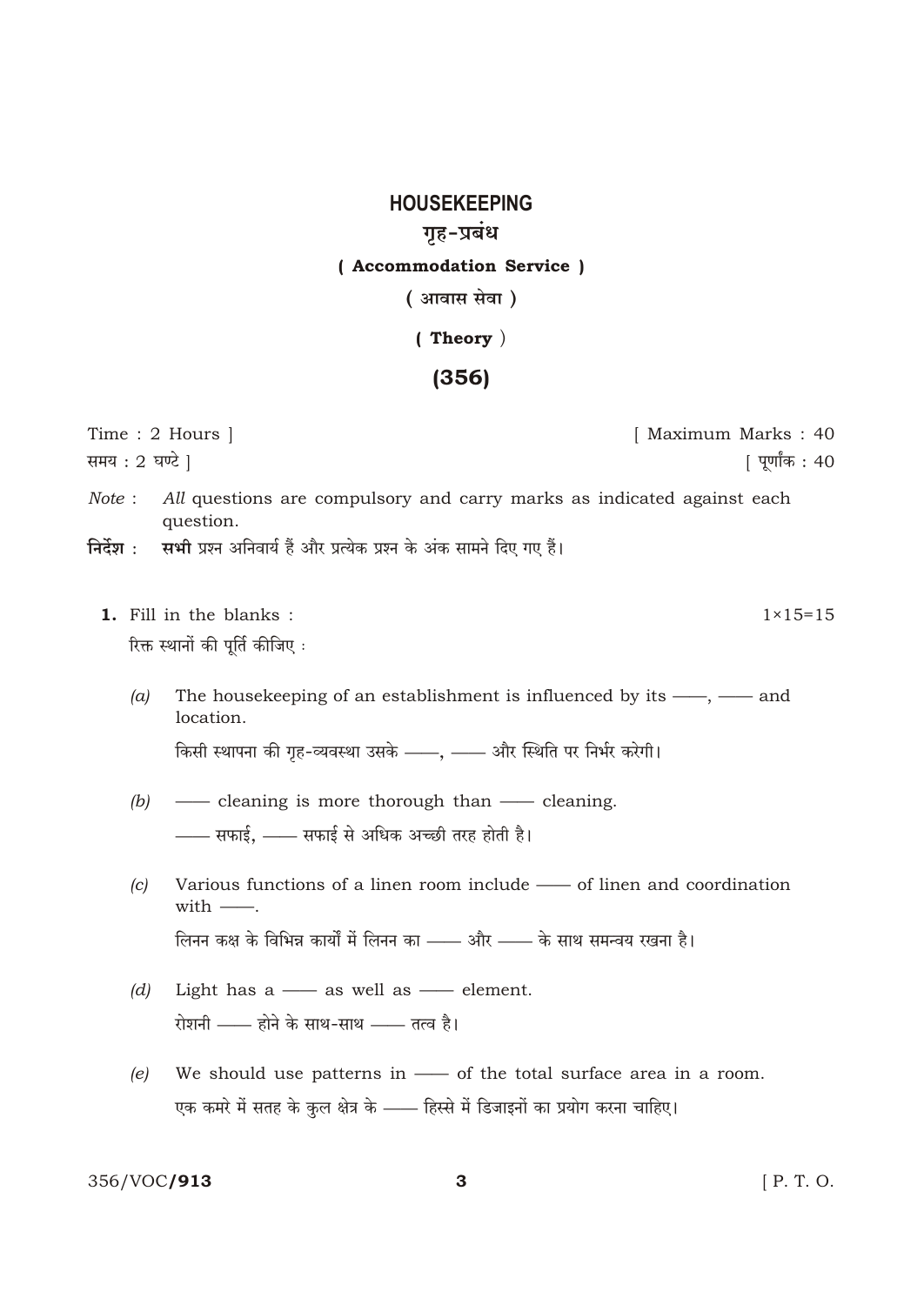- Polishing or any additional finish is not required in case of furniture.  $(f)$ – के फर्नीचर पर प्रायः पॉलिश या किसी अतिरिक्त परिसज्जा की आवश्यकता नहीं होती।
- An should usually be used below the carpet. Rubber floorings make  $(g)$  $good$ — $\ldots$ कालीन के नीचे कुछ —— होना चाहिए। इसके लिए रबड़ डालना एक अच्छा —— है।
- $(h)$ - - - are made of clay baked under pressure. —— —— मिट्टी को पकाकर बनाई जाती हैं।
- $(i)$ When a tap starts leaking, we need to change the -नल टपकने पर उसकी —— बदलने की जरूरत होती है।
- For cleaning most of the metals, and are sufficient.  $(j)$ अधिकांश धातुओं को —— और —— से धोना पर्याप्त हो सकता है।
- The eggs of flies can be destroyed by using  $\frac{1}{\sqrt{1-x^2}}$ .  $(k)$ - या - के प्रयोग से मक्खियों के अंडों को भी नष्ट किया जा सकता है।
- Water has as well as impurities.  $(l)$ पानी में - और - अशुद्धताएँ होती हैं।
- $(m)$ Drains in the surrounding area should be covered and should not be -आसपास के क्षेत्र की नालियाँ ढकी हुई होनी चाहिए और —— हुई नहीं होनी चाहिए।
- Golden rule of First Aid is 'Make -- $(n)$ प्राथमिक उपचार का स्वर्णिम नियम है 'उपचार —— और —— से कीजिए'।
- Budgets can be classified into salaries, operational and budgets.  $\left( 0 \right)$ बजट को वेतन, संचालन और —— में वर्गीकृत किया जा सकता है।

## 356/VOC/913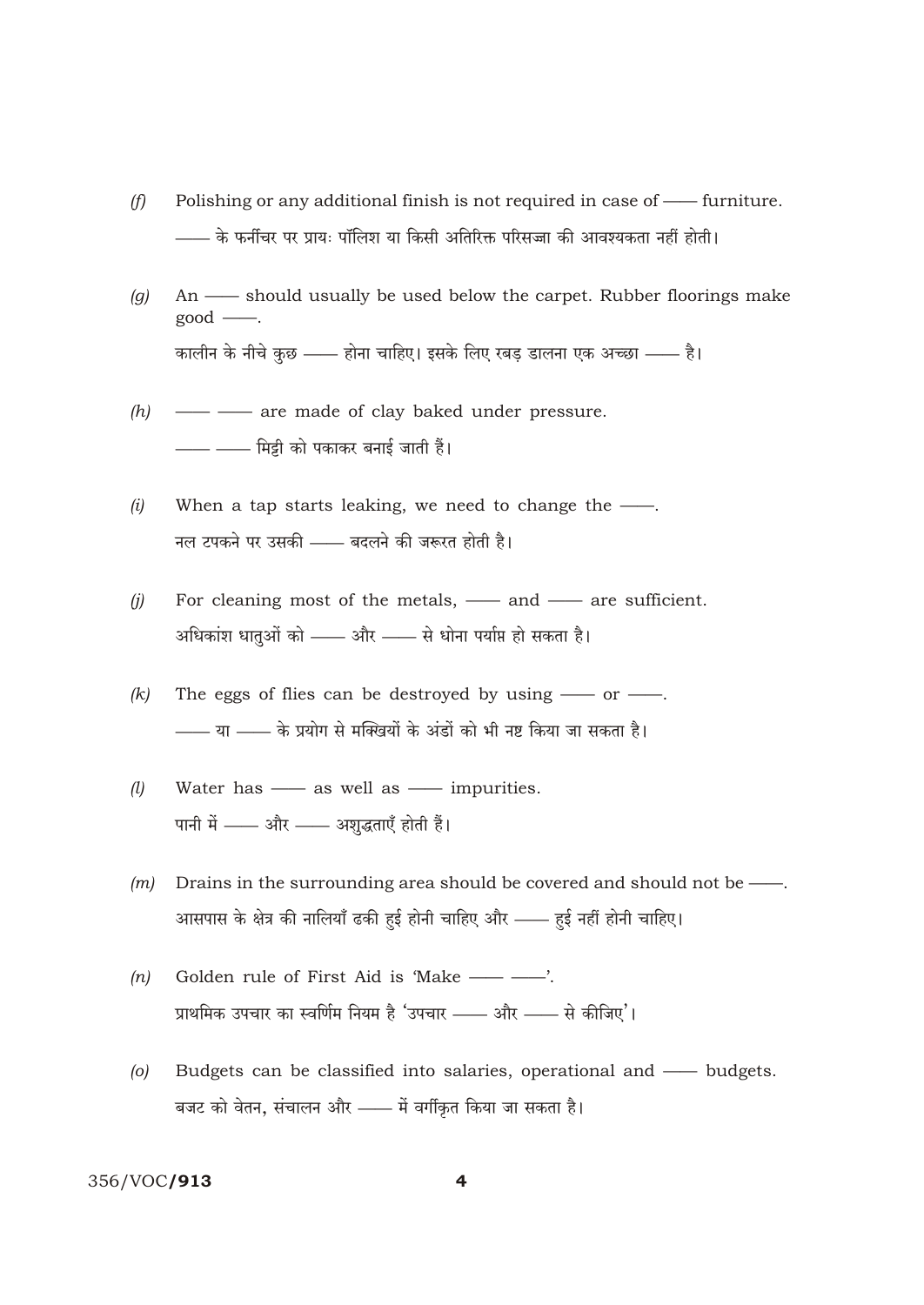**2.** Write in the answer-book whether the following statements are True or False:

 $1 \times 15 = 15$ 

उत्तर-पुस्तिका में निम्नलिखित कथनों को सही या गलत लिखिए:

- $(a)$ A floor supervisor is not responsible for the maintenance of rooms. तल पर्यवेक्षक किसी कमरे के रखरखाव के लिए उत्तरदायी नहीं होता।
- Bleaches are used for cleaning stains.  $(b)$ विरंजक दाग-धब्बे साफ करने के लिए प्रयोग किए जाते हैं।
- $(c)$ While laundering, the first step is to soap clothes in water. धुलाई के समय, सबसे पहला चरण कपडों को पानी में भिगोना है।
- $(d)$ Curved lines project grace and flexibility. वृत्ताकार रेखाएँ शालीनता और लचीलेपन की परिचायक हैं।
- Space is a utilisation as well as an element.  $(e)$ स्थान उपयोगी होने के साथ-साथ कलात्मक तत्व है।
- Complementary colour scheme consists of colours that are opposite to  $(f)$ each other on the colour wheel. कॉम्प्लिमेन्टरि रंग योजना, रंग चक्र पर एक सामने वाले रंगों के संयोजन से बनाई जाती है।
- While using curtains, pile fabrics are hung with the pile running  $(a)$ downwards. पर्दे प्रयोग करते समय रोमदार कपड़े के रोम नीचे की ओर खुलने के अनुसार टंगे होने चाहिए।
- $(h)$ Flowers should not be stored in wet newspapers. फुलों को गीले अखबार में नहीं रखना चाहिए।
- $(i)$ Rubber floorings are not comfortable to walk on. रबर के पर्याय चलने के लिए आरामदायक नहीं होते हैं।
- Pump in the room cooler must be lubricated before summer.  $(i)$ रूम कलर के पम्प में गरमी आने से पहले तेल देना चाहिए।
- $(k)$ Bed bugs generally hide in the cracks and behind picture frames. खटमल सामान्यतया दरारों तथा फोटो फ्रेमों के पीछे छुपे रहते हैं।